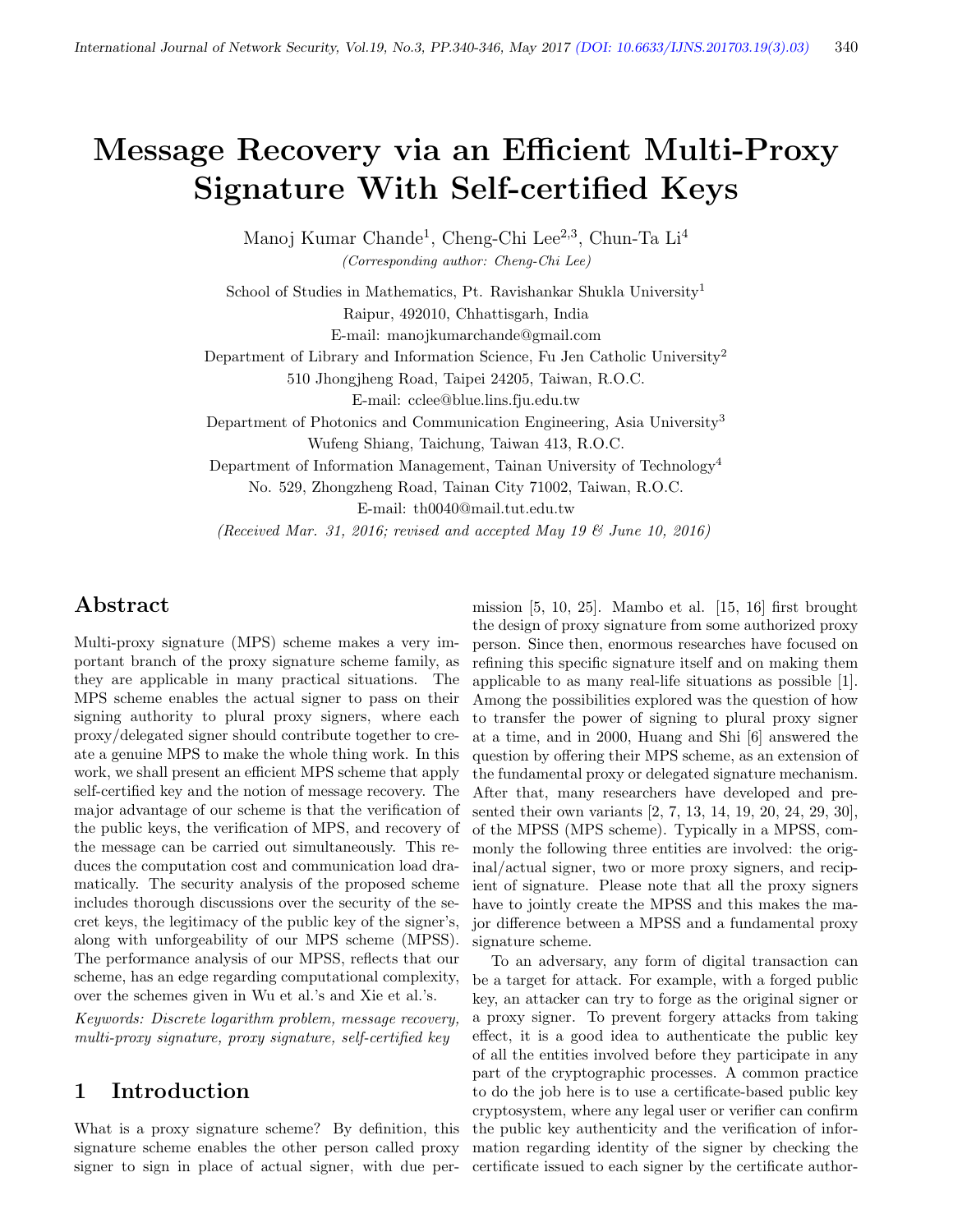ity (CA) [8, 21]. However, certificate verification processes considerably increase both the computation cost and the communication load. In real time applications, in particular, when many users are trying to sign documents at the same time, it is extremely demanding for the system to handle the verification of multiple certificates simultaneously. To solve this problem, Shamir [22] presents a new cryptosystem based on the identity (ID-based) scheme. In such a system, the signer can be recognized through his public key. This way, certificates are no longer necessary, and therefore no certificate verification processes are needed. The shortcoming of this approach, however, is that the CA has knowledge of secret key of every signer, as the signer register himself. This may give the CA, a fair chance to pretend to be a genuine user. This is possible by creating a legitimate pair of keys for that user and no one identify that actually CA generates the pair of keys. In other words, public key verification remained a problem.

Girault [3] introduced the self-certified public key concept. In Girault's design, the registered user gets to determine their own secret key, while the public key for each user is generated by CA. In comparison with the certificate-based approach, this system runs on a much lower computation cost, and the communication load is also lighter [12, 23]. The validity of a public key is checked when a user participates in signature schemes where selfcertified public keys are used. If the signature or public key of the user fails in verification process than the user's access will be denied.

In 1994, Nyberg et al. [17] offered the first signature with the ability of message recovery. In Nyberg et al.'s scheme, the message is sent along with the signature and is then recovered by the verifier. Since no hashing of message is required, the consumption of storage space and communication bandwidth is low. The security of their scheme relies on the discrete logarithm problem (DLP). In this kind of schemes, only a legitimate signer can broadcast the authentic signature corresponds to the message to a signature's verifier, and the verifier can obtain the message and verify the authenticity of the signature. This way, the communication overhead can be effectively reduced.

Wu, Hsu, and Lin (WHL) [27] proposed couple of MPS scheme, and their security relies on DLP and the elliptic curve discrete logarithm problem (ECDLP) respectively. They combined the concept of message recovery and the self-certified public key. Later, in 2012, Xie [28] showed that WHL scheme [27] is vulnerable to a warrant attack by proxy signer via revision of original warrant. This attack through warrant revision can launched either by the proxy or the actual signer. To fix the problem, Xie presents a provably secure signature scheme resists a warrant attack and an adaptive chosen message attack under existential forgery.

Inspired by the brilliant earlier works, we have also developed an efficient MPS scheme, by applying selfcertified public keys and our scheme provides message recovery as well. The remaining of our work is managed as follows: To begin with, the proposed scheme will be presented in detail in next section, followed by Section 3, in which the security analysis of our scheme is given. The performance analysis is given in Section 4. Finally, we conclude our work in last section.

#### 2 The Proposed MPS Scheme

The details of our proposed MPS scheme is given in this part. Let's first define some notations and parameters in Table 1 that we are going to use throughout this paper.

The CA generates  $p, q, g$ , and  $\beta$  as system parameters and makes them public but keeps  $\alpha$  secret. The CA also assists registered users to create their secret and public key pairs. The proposed MPS scheme has the following phases: (1) User Registration Phase, (2) Delegation Parameter Generation Phase, (3) Multi-Proxy Signature Generation Phase, and (4) Signature Verification and Message Recovery Phase. The details of the above phases are given below:

1) User Registration Phase.

Suppose a user  $U_i$  with identity  $ID_i$  wishes to register with CA. To serve the purpose, he/she needs to present keys namely a secret key and an openly accessible public key paired up. Self-certified keys are generated as follows:

a. Each user  $U_i$  selects a random number  $a_i \in Z_q^*$ as their master key and computes

$$
v_i = g^{h(a_i \parallel ID_i)} \bmod p \tag{1}
$$

and then sends it to CA over a secure channel.

b. Upon receiving  $(v_i, ID_i)$  from  $U_i$ , the CA chooses an integer  $t_i \in Z_q^*$ , which varies with time and computes the  $U_i$ 's public key  $y_i$  and the witness  $w_i$  as follows:

$$
y_i = v_i \cdot g^{t_i} - h(ID_i) \bmod p \tag{2}
$$

$$
w_i = t_i + \alpha \cdot \{y_i + h(ID_i)\} \bmod q \qquad (3)
$$

for each  $U_i$  and sends  $(y_i, w_i)$  to them respectively.

c. Upon receiving  $(y_i, w_i)$ , each  $U_i$  computes his secret key

$$
x_i = w_i + h(a_i \| ID_i)
$$
 (4)

and checks the validity of  $y_i$ , through the following equation

$$
g^{x_i} = \{y_i + h(ID_i)\} \cdot \beta^{y_i + h(ID_i)} \mod p
$$
  
=  $Y_i \mod p.$  (5)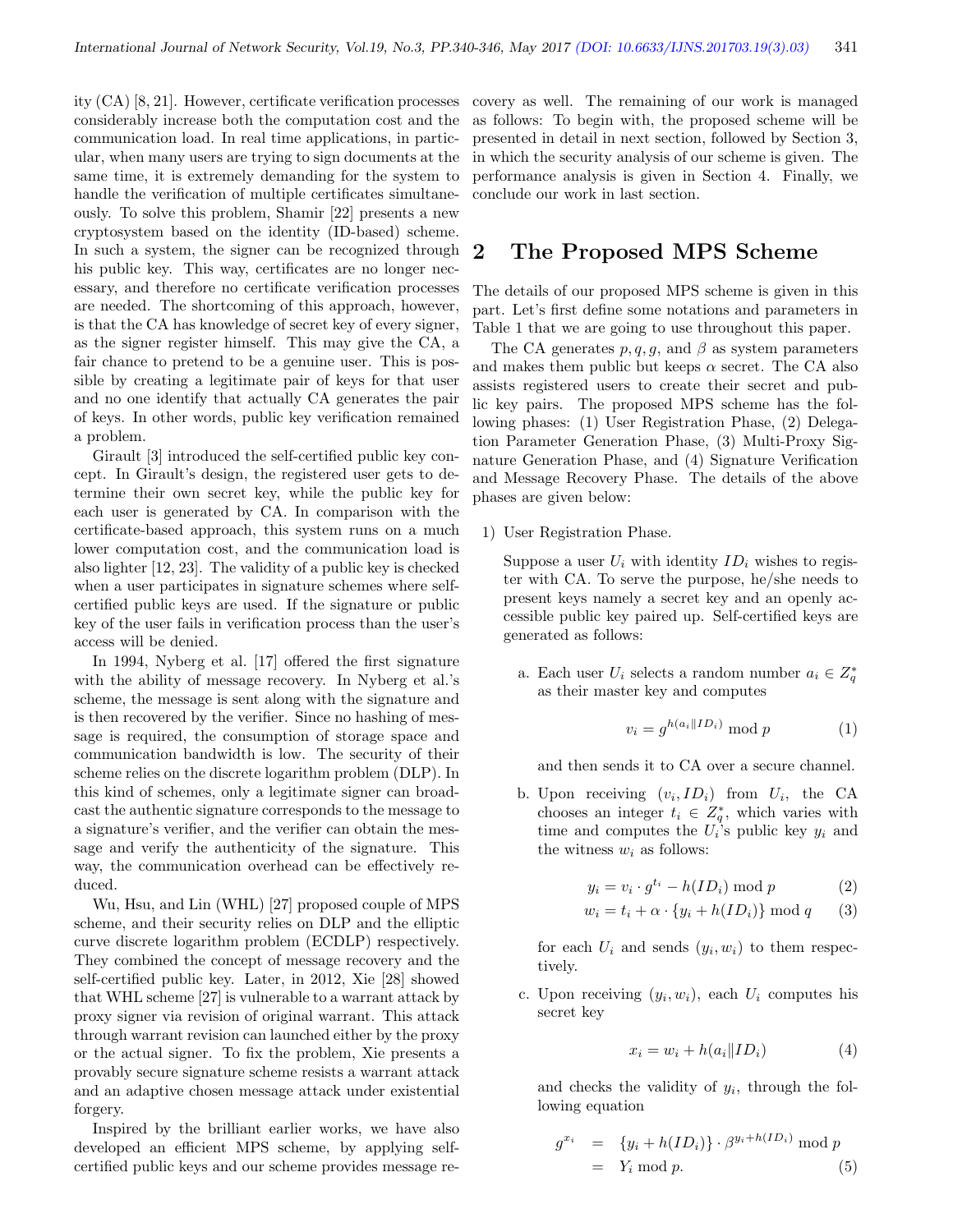| <b>Notation</b>   | Description                                                                |  |  |
|-------------------|----------------------------------------------------------------------------|--|--|
| (p, q)            | Large primes, with $q p-1$ .                                               |  |  |
| $\mathfrak{g}$    | Generator with order q, over $GF(p)$ .                                     |  |  |
| $m_{w}$           | Message warrant.                                                           |  |  |
| $h(\cdot)$        | One-way hash function $[4, 9, 11]$ .                                       |  |  |
| $(\alpha, \beta)$ | The private and public key pair for CA, with $\beta = g^{\alpha} \mod p$ . |  |  |
| $U_o$             | Denote the original/actual signer.                                         |  |  |
| $U_i$             | Denote the proxy/delegated signer, where $i = 1, 2, N$ .                   |  |  |
| G                 | Group of proxy signers.                                                    |  |  |
| $(x_i, y_i)$      | For signer the key pair of private and public key, where $i = 1, 2, N$ .   |  |  |
| $ID_i$            | Represents identity of the signer, where $i = 0, 1, 2, N$ .                |  |  |

Table 1: Notations

This verification can be done as follows:

$$
g^{x_i} = g^{t_i + \alpha \{y_i + h(ID_i)\} + h(a_i||ID_i) \mod p}
$$
  
=  $g^{t_i} \cdot g^{\alpha \{y_i + h(ID_i) \}} \cdot g^{h(a_i||ID_i)} \mod p$   
=  $v_i \cdot g^{t_i} \cdot \beta^{y_i + h(ID_i)} \mod p$   
=  $\{y_i + h(ID_i)\} \cdot \beta^{y_i + h(ID_i)} \mod p$   
=  $Y_i \mod p$ .

2) Delegation Parameter Generation Phase.

Now  $U<sub>o</sub>$  wishes to transfer his authority of signing to N proxy signers  $G = \{U_1, U_2, ... U_N\}$ .  $U_o$  and  $U_i$  take the following steps to do the job:

a.  $U_o$  chooses a random integer  $k_i \in Z_q^*$  and calculates

$$
K_i = g^{k_i} \bmod p \tag{6}
$$

$$
K = \prod_{i=1}^{N} K_i \bmod p \tag{7}
$$

$$
H = h\big(\beta \sum_{i=0}^{N} (y_i + h(ID_i)) \cdot \prod_{i=0}^{N} (y_i + h(ID_i)) ||m_w||K\big)
$$
\n(8)

$$
\sigma_i = x_o \cdot N^{-1} \cdot H + k_i \mod q \tag{9}
$$

- b.  $U_o$  transmits  $(\sigma_i, m_w)$  to each  $U_i \in G$  and broadcasts  $(K_i, K, H)$ .
- c. After getting  $(\sigma_i, m_w)$  from  $U_o$ , each  $U_i \in G$ verifies its authenticity through the equation

$$
g^{\sigma_i} = (Y_o)^{N^{-1} \cdot H} \cdot K_i \bmod p
$$

If this equation checks out, then only  $U_i$  agrees to his proxy share.

3) Multi-Proxy Signature Generation Phase

To generate a signature for message  $M$ , as an alternative of  $U_o$ , each  $U_i \in G$  carries out the following calculations:

a. Each  $U_i \in G$  selects a random integer value  $b_i \in$  $Z_q^*$  and evaluates

$$
c_i = g^{b_i} \bmod p,\tag{10}
$$

then transmits  $c_i$  to other users in group  $G$ .

b. Each  $U_i$  computes

$$
c = \{M || h(M)\} \cdot \prod_{j=1}^{N} c_j \mod p
$$
  

$$
\rho_i = b_i + (\sigma_i + x_i \cdot H) \cdot h(m_w || c || K) \mod q
$$
  
(11)

and sends  $\rho_i$  to other members in G.

c. Now each  $U_i \in G$  has a collection of  $(c_j, \rho_j)$ received from all the other members of G.  $U_i$ checks the validity by computing

$$
c_j \cdot \left[ \left( Y_o \right)^{N^{-1} \cdot H} \cdot \left( Y_j \right)^H \cdot K_j \right]^{h(m_w ||c||K)} = g^{\rho_j} \text{ mod } p
$$

if the above equation checks out, then  $U_i$  computes

$$
\rho = \sum_{j=1}^{N} \rho_j \text{ mod } q
$$

Now the multi-proxy signature  $(K, c, \rho, m_w, H)$ is completed.

4) Signature Verification and Message Recovery Phase. The verifier confirms the authenticity of the generated signature, through the equation

$$
M \| h(M) = c \cdot g^{-\rho} \cdot \Big[ \prod_{i=0}^{n} (Y_i)^H \cdot K \Big]^{h(m_w \| c \| K)} \mod p.
$$
\n(12)

Now with this recovered message  $M$  and its hash value, the verifier can ensure the authenticity of both M and the generated signature. The verification equation involves the public key's of both the proxy and actual signers, which can be automatically verified. This way, all three tasks, namely verification of public key, verification of signature, and recovery of message, can be completed in one stroke.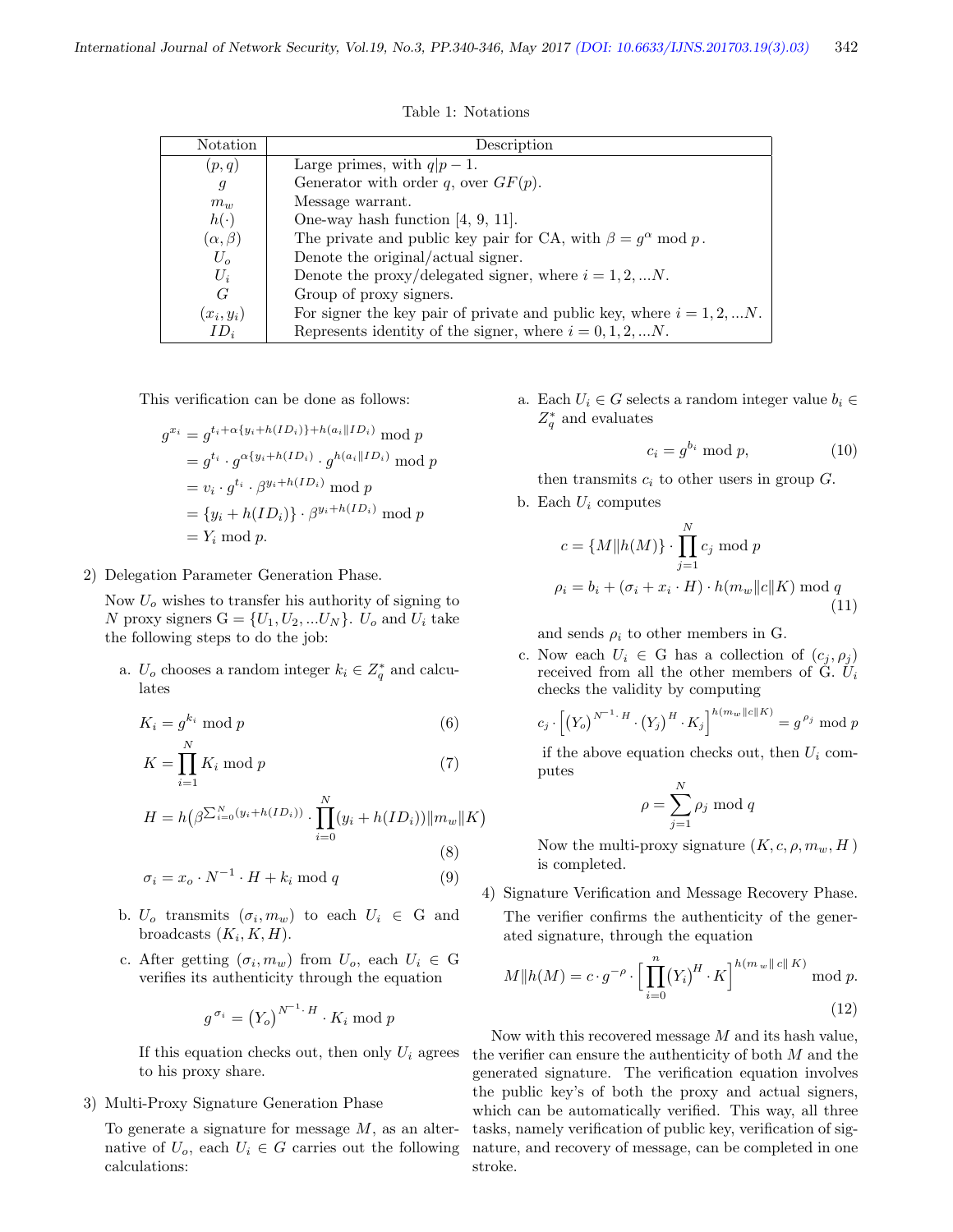## 3 Security Analysis

This section serves to check the security aspects of our MPS scheme. The security of our scheme can be divided into three parts: safety of private keys, legitimacy of signers' public keys, and unforgeability of signatures.

- 1) Safety of private keys.
	- a. Safety of private key  $(\alpha)$  of CA.

Suppose an adversary is looking to obtain CA's secret key  $\alpha$ , which lies under the protection of DLP [18, 26]. To get  $\alpha$  from Equation (3), the adversary faces great difficulty because of the lack of knowledge of the time variant secret  $t_i$ , which is only known to CA. It can be seen from Equation (2) that  $t_i$  is secure under DLP.

b. Safety of secret key  $(x_i)$  of signer i.

The secret key  $x_i$  of signer i is generated through the conduction of Equation (4), which depends on the hash value  $h(a_i||ID_i)$ . It can be clearly from Equation (1) that the hash value is secure under the protection of DLP.

Let an adversary or some delegated signers attempt to get the secret key  $x<sub>o</sub>$  of actual signer  $U<sub>o</sub>$  from Equation (9). However, it is not feasible for them due to unknown value  $k_i$  from Equation (6) and this  $k_i$  is secure because of DLP.

c. Infeasible to obtain secret keys from public keys. It is not possible for an adversary to derive secret key of the actual signer  $U<sub>o</sub>$  or any delegated signer  $U_i$  through intercepted data  $(c_i, \rho_i)$  or from a genuine multi-proxy signature  $(K, c, \rho, m_w, H)$ . As we can see, with the value of  $\sigma_i$  (see Equation (9)) substituted into Equation (11), we come to

$$
\rho_i = b_i + \{(x_o \cdot N^{-1} \cdot H + k_i) + x_i \cdot H\} \cdot h(m_w || c || K) \bmod q,
$$

where there are still two unknowns parameters  $k_i$  and  $b_i$  securely under the protection of DLP (see Equations  $(6)$  and  $(10)$ ). Therefore, there is no way an adversary can derive any secret key  $x<sub>o</sub>$  or  $x<sub>i</sub>$  from public data.

2) Legitimacy of signers' public keys.

The secret key  $x_i$ , identity  $ID_i$ , and public key  $y_i$ must satisfy the verification Equation (5). In other words, for any fake secret key  $x'_i$ , fake identity  $ID'_i$ , and fake public key  $y_i'$  to take effect, all three must pass the test of Equation (5). An adversary can create a fake value  $ID'_i$  and randomly chooses private key  $x'_i$  at will, but to come by a public key  $y'_i$  to make the trio work is extremely difficult due to the obstruction of DLP. Alternatively, if the adversary tries to fix the public key  $y'_i$  and identity  $ID'_i$ , then again DLP will get in the way and nullify the adversary's attempt to derive an effective secret key  $x_i'$ .

Lastly, if the adversary tries another route to come by a valid identity  $ID'_i$  with the made-up duo of fixed keys  $x_i', y_i'$ , the attempt will still fail because of the unbreakable reversal of OWHF [4, 9, 11].

3) Unforgeability of signatures.

Suppose an adversary is looking to reuse a genuine multi-proxy signature  $(K, c, \rho, m_w, H)$  to illegally sign the message  $M'$ . To do the job, the adversary has to find an effective  $\rho$ , which is difficult due to the obstruction of DLP (see Equation (12)).

On the other hand, in case an adversary attempted to obtain message M by using  $(K, c, \rho, m_w, H)$ , then the adversary would have to overcome the reversal of OWHF.

Then, in the following passages, we shall demonstrate that how our MPSS fulfil all fundamental security properties including (1) Identifiability, (2) Prevention of misuse, (3) Unforgeability, (4) Undeniability, and (5) Verifiability.

1) Identifiablity.

The multi-proxy signature  $(K, c, \rho, m_w, H)$  contains the message warrant  $m_w$ , by which the verifier can identify the proxy signer and actual signer.

2) Prevention of misuse.

The warrant  $m_w$  carries a lot of information with it including type of delegation, delegation duration, as well as indication of which message is assigned to the proxy signers for signing. Therefore, the proxy signers cannot mistakenly sign a message they are not authorized by the actual signer to sign.

3) Unforgeability.

 $q$ , The actual signer  $U_o$  is not able generate a valid MPS, because there is no way for  $U<sub>o</sub>$  to collect the private keys of all the delegated signers. On the other hand, any delegated signer or any other person cannot counterfeit a MPS either due to the lack of the actual signer's private key, which is protected due to intractability of DLP.

4) Undeniability.

The components c and  $\rho$  of the proposed signature  $(K, c, \rho, m_w, H)$  are collectively completed by all the proxy signers, and therefore no  $U_i \in G$  can deny his signature.

5) Verifiability.

With the correctness of the verification confirmed, the verifier can authenticate the signature and identify, whether the signed message corresponds to the proxy warrant.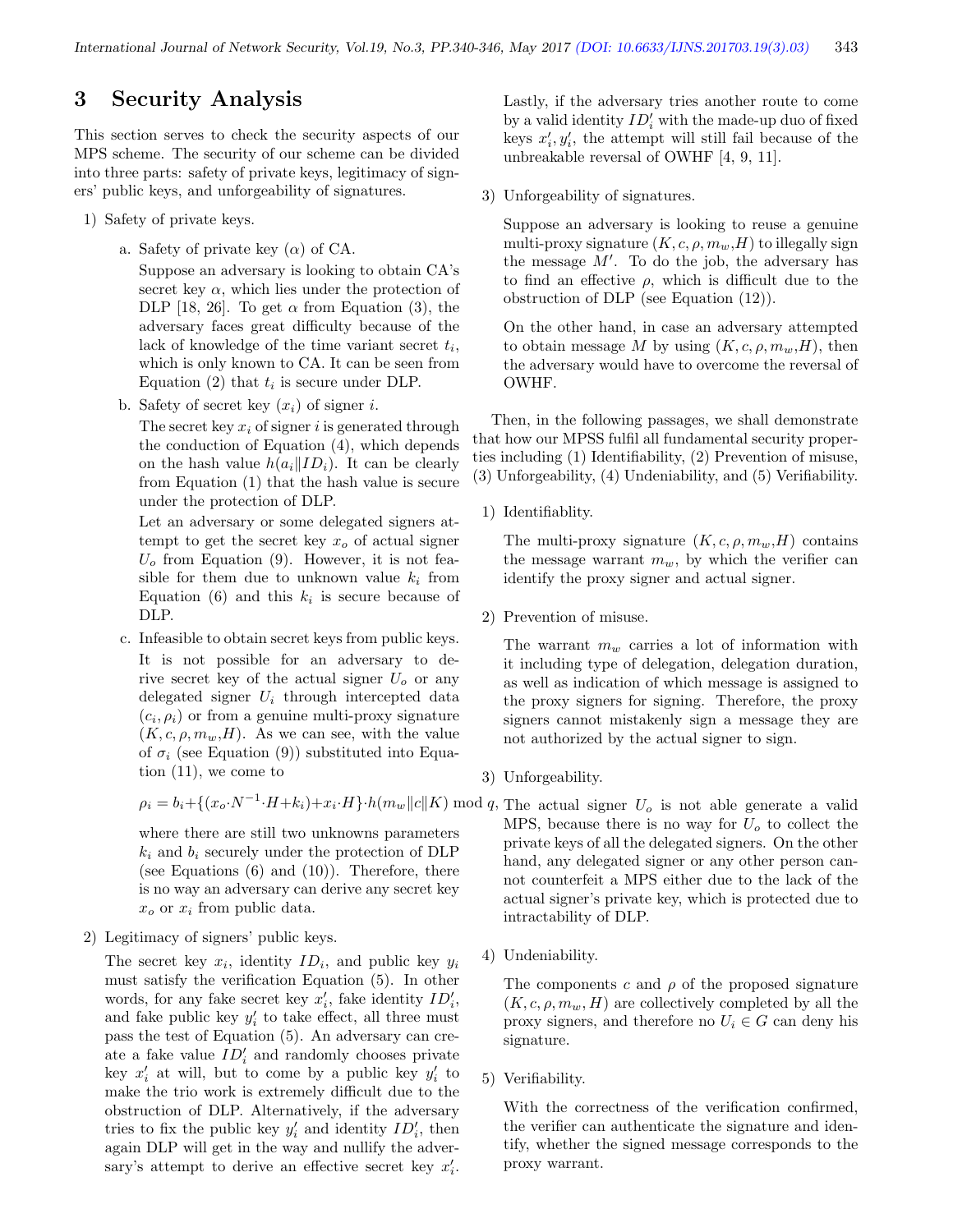| Phases       | 27 <br>WHL                     | Xie's $[28]$                   | Our scheme                 |
|--------------|--------------------------------|--------------------------------|----------------------------|
| Registration | $4nT_e + 5nT_m + 5nT_h + nT_i$ | $4nT_e + 5nT_m + 5nT_h + nT_i$ | $4nT_e + 3nT_m + 2nT_h$    |
| Proxy Key    | $5nT_e + 5nT_m + (3n+1)T_h +$  | $(4n+1)T_e + (7n+3)T_m +$      | $(4n+1)T_e + (5n+2)T_m +$  |
| Generation   | $(n+1)T_i$                     | $(4n+1)T_h + (n+1)T_i$         | $(2n+1)T_h + (n+1)T_i$     |
| Multi Proxy  | $(5n^2 - 3n)T_e + (6n^2 -$     | $(4n^2 - 3n)T_e + (6n^2 -$     | $(4n^2 - 3n)T_e + (5n^2 -$ |
| Sign Gen     | $(4n)T_m + 2n^2T_h$            | $(3n)T_m + 2n^2T_h$            | $(2n)T_m + (n^2 + 1)T_h$   |
| Signature    | $4T_e + (2n + 5)T_m + (2n +$   | $4T_e + (2n + 5)T_m + (2n +$   | $4T_e + (n+4)T_m + (n+$    |
| Verification | $5)T_h$                        | $4)T_h + T_i$                  | $2T_h + T_i$               |
|              | $(5n^2+6n+4)T_e+(6n^2+$        | $(4n^2+5n+4)T_e+(6n^2+$        | $(4n^2+5n+5)T_e+(5n^2+$    |
| Total Cost   | $(8n + 5)T_m + (2n^2 + 10n +$  | $11n+8)T_m + (2n^2+11n+$       | $(6n+6)T_m + (n^2+5n +$    |
|              | $6)T_h + (2n+1)T_i$            | $8)T_h + (2n+1)T_i$            | $4)T_h + (n+2)T_i$         |

Table 2: Computational complexity comparison

Table 3: Communication cost comparison

| Phase                  | WHL [27]                          | Xie's [28]                         | Our scheme                          |
|------------------------|-----------------------------------|------------------------------------|-------------------------------------|
| Proxy Key Generation   | $(n+1)\cdot  p  + 2n\cdot  q $    | $(n+1)\cdot  p  + (2n+1)\cdot  q $ | $(n+1)\cdot  p  + (2n+1)\cdot  q $  |
| Multi-proxy Sign Gen   | $n \cdot ( p + q )$               | $n \cdot ( p + q )$                | $n \cdot ( p + q )$                 |
| Signature Verification | $2\cdot  p +3\cdot  q $           | $2 \cdot ( p  +  q )$              | $2 \cdot ( p  +  q )$               |
| Total                  | $(2n+3)\cdot  p +(3n+3)\cdot  q $ | $(2n+3)\cdot  p +(3n+3)\cdot  q $  | $(2n+3)\cdot  p  + (3n+3)\cdot  q $ |

# 4 Performance Analysis

Now we shall see comparison of the complexity of the proposed MPSS with [27] and [28]. We do not consider the complexity of addition and subtraction operations as they are negligible.

As Table 2 shows, the proposed scheme is obviously superior to the other two schemes as far as computational complexity is concerned.

As Table 3 shows, the three schemes have the same total communication cost and therefore are equally efficient in this matter.

# 5 Conclusion

In this paper, we present a new MPSS using self-certified public keys. The security analysis has established the security of the secret keys, the genuineness of the public key of signers, as well as the unforgeability of the proposed scheme. Furthermore, the performance analysis has proven that the new scheme has an edge over the WHL scheme and Xie's scheme with respect to the computational load.

# Acknowledgments

The authors would like to thank the anonymous reviewers for their valuable comments and suggestions. In addition, this research was partially supported by the Ministry of Science and Technology, Taiwan, R.O.C., under contract

no.: MOST 104-2221-E-165-004 and MOST 104-2221-E-030-002.

#### References

- [1] A. Boldyreva, A. Palacio, and B. Warinschi, "Secure proxy signature schemes for delegation of signing rights", Journal of Cryptology, vol. 25, no. 1, pp. 57–115, 2012.
- [2] F. Cao, and Z. Cao, "A secure identity-based multiproxy signature scheme", Computers & Electrical Engineering, vol. 35, no. 1, pp. 86–95, 2009.
- [3] M. Girault, "Self-certified public keys", Advances in Cryptology-EUROCRYPT'91, pp. 490-497, 1991.
- [4] M. S. Hwang, C. C. Lee, and T. H. Sun, "Data error locations reported by public auditing in cloud storage service", Automated Software Engineering, vol. 21, vol. 3, pp. 373-390, 2014.
- [5] M. S. Hwang, C. C. Lee, and S. F. Tzeng, "A new proxy signature scheme for a specified group of verifiers", Information Sciences, vol. 227, pp. 102-115, 2013.
- [6] S. J. Hwang and C. H. Shi, "A simple multi-proxy signature scheme", In: Proc.  $10^{th}$  National Conf. on Information Security, Hualien, Taiwan, ROC, pp. 134–138, 2000.
- [7] J. H. Ji, D. Li, and M. Wang, "New proxy multisignature, multi-proxy signature and multi-proxy multi-signature schemes from bilinear pairings", Chinese Journal of Computers-Chinese Edition, vol. 27, no. 10, pp. 1429–1435, 2004.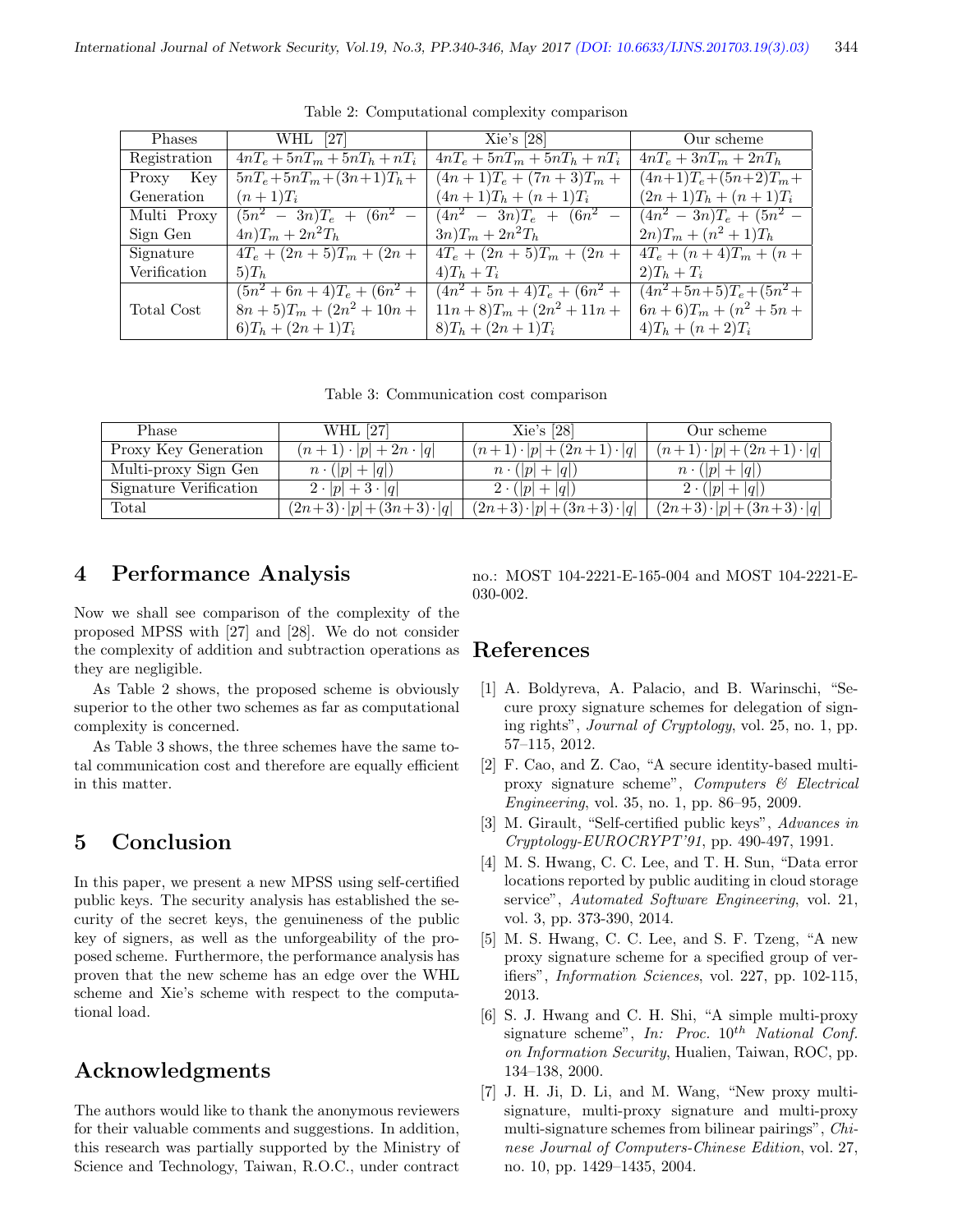- [8] A. V. N. Krishna, A. H. Narayana, K. M. Vani, "Window method based cubic spline curve public key cryptography," International Journal of Electronics and Information Engineering, vol. 4, no. 2, pp. 94– 102, 2016.
- [9] C. C. Lee and Y. M. Lai, "Toward a secure single sign-on mechanism for distributed computer networks", The Computer Journal, vol. 58, no. 4, pp. 934-943, 2015.
- [10] C. C. Lee, T. C. Lin, S. F. Tzeng, and M. S. Hwang, "Generalization of proxy signature based on factorization", International Journal of Innovative Computing, Information and Control, vol. 7, no. 3, pp. 1039-1054, 2011.
- [11] C. T. Li, C. Y. Weng, C. C. Lee, and C. C. Wang, "A hash based remote user authentication and authenticated key agreement scheme for the integrated EPR information systems", Journal of Medical Systems, vol. 39, no. 11, pp. 1-11, 2015.
- [12] J. Li and S. Wang, "New efficient proxy blind signature scheme using verifiable self-certified public key", International Journal of Network Security, vol. 4, no. 2, pp. 193–200, 2007.
- [13] X. Li, K. Chen, and S. Li, "Multi-proxy signature and proxy multi-signature schemes from bilinear pairings", Parallel and Distributed Computing: Applications and Technologies, Springer Berlin Heidelberg, pp. 591–595, 2004.
- [14] C. Y. Lin, T. C. Wu, and J. J. Hwang, "Multi-proxy signature schemes for partial delegation with cheater identification", Proceeding of IWAP 2, 2002.
- [15] M. Mambo, K. Usuda, and E. Okamoto, "Proxy signatures: Delegation of the power to sign messages", IEICE Trans. Fundamentals, vol. E79-A, no. 9, pp. 1338–1354, 1996.
- [16] M. Mambo, K. Usuda, and E. Okamoto, "Proxy signatures for delegating signing operation", In: Proc.  $3<sup>rd</sup>$  ACM Conf. on Computer and Communications Security, pp. 48–57, 1996.
- [17] K. Nyberg and R. Rueppel, "Message recovery for signature schemes based on the discrete logarithm problem", Designs, Codes and Cryptography, vol. 7, no. 1, pp. 61-81, 1996.
- [18] R. Padmavathy and C. Bhagvati, "A new method for computing DLP based on extending smooth numbers to finite field for ephemeral key recovery", International Journal of Network Security, vol. 17, no. 3, pp. 251–262, 2015.
- [19] C. Pan, S. Li, Q. Zhu, C. Wang, and M. Zhange, "Notes on proxy signcryption and multi-proxy signature schemes", International Journal of Network Security, vol. 17, no. 1, pp. 29–33, 2015.
- [20] R. A. Sahu, and S. Padhye, "Provable secure identity-based multi-proxy signature scheme", International Journal of Communication Systems, vol. 28, no. 3, pp. 497–512, 2015.
- [21] K. R. Santosh, C. Narasimham, and P. Shetty, "Cryptanalysis of multi-prime RSA with two decryption exponents," International Journal of Electronics

and Information Engineering, vol. 4, no. 1, pp. 40– 44, 2016.

- [22] A. Shamir, "Identity-based cryptosystems and signature schemes", Advances in cryptology, pp. 47-53, 1984.
- [23] Z. Shao, "Improvement of threshold signature using self-certified public keys", International Journal of Network Security, vol. 1, no. 1, pp. 24–31, 2005.
- [24] N. Tiwari and S. Padhye, "Provable secure multiproxy signature scheme without bilinear maps", International Journal of Network Security, vol. 17, no. 6, pp. 736–742, 2015.
- [25] S. F. Tzeng, C. C. Lee, and M. S. Hwang, "A batch verification for multiple proxy signature", Parallel Processing Letters, vol. 21, no. 1, pp. 77–84, 2011.
- [26] C. Wu, X. Du, and Z. Jiang, "Linear complexity of a family of pseudorandom discrete logarithm threshold sequences", International Journal of Network Security, vol. 18, no. 3, pp. 487–492, 2016.
- [27] T. S. Wu, C. L. Hsu, and H. Y. Lin, "Self-certified multi-proxy signature schemes with message recovery", Journal of Zhejiang University SCIENCE A, vol. 10, no. 2, pp. 290-300, 2009.
- [28] Q. Xie, "Provably Secure Self-certified Multi-proxy Signature with Message Recovery", Journal of Networks, vol. 7, no. 10, pp. 1616-1623, 2012.
- [29] Q. Xue and Z. Cao, "Improvement of multi-proxy signature scheme", Proceedings of The Fourth International Conference on Computer and Information Technology, 2004.
- [30] Y. Yu, Y. Sun, and B. Yang, "Multi-proxy signature without random oracles", Chinese Journal of Electronics, vol. 17, no. 3, pp. 475–480, 2008.

M. K. Chande received the B. S. and M. S. degrees in mathematics from Pt. Ravishankar Shukla University, Raipur (C.G.), India, in the year 1997 and 1999 respectively. He is currently serving as the capacity of an assistant professor in the Department of Applied Mathematics, Shri Shankaracharya Institute of Professional Management and Technology, Raipur (C.G.), India. He is life member of Cryptology Research Society of India (CRSI ). Currently he is doing his Ph. D. degree from School of Studies in Mathematics, Pt. Ravishankar Shukla University, Raipur (C.G.), India. His research interest includes cryptography, analysis, design and applications of digital signatures.

C. C. Lee received the Ph.D. degree in Computer Science from National Chung Hsing University (NCHU), Taiwan, in 2007. He is currently an Associate Professor with the Department of Library and Information Science at Fu Jen Catholic University. Dr. Lee is currently as an editorial board member of International Journal of Network Security, Journal of Computer Science, Cryptography, and International Journal of Internet Technology and Secured Transactions. He also served as a reviewer in many SCI-index journals, other journals, other conferences. His current research interests include